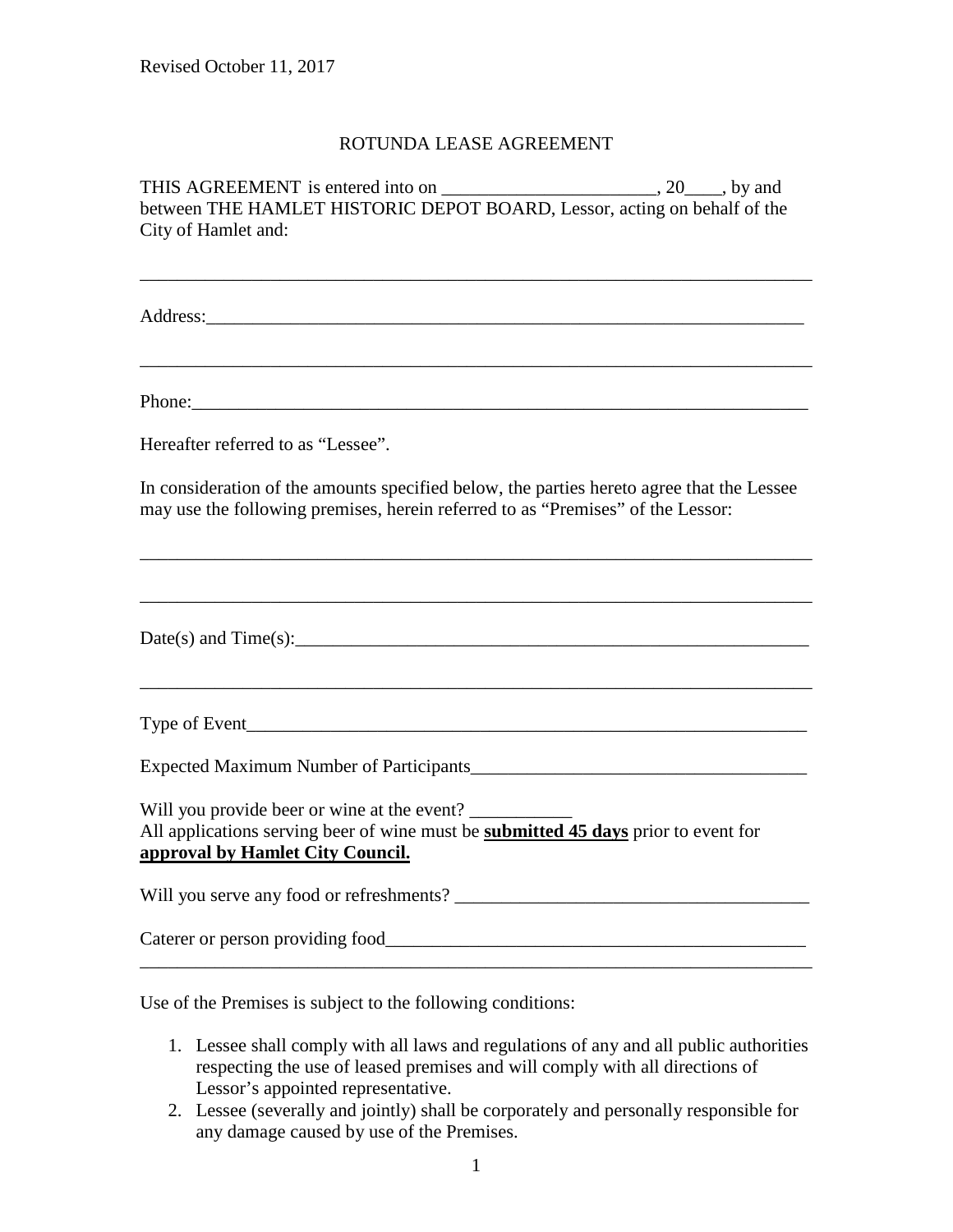3. Lessee must provide single event liability insurance covering bodily injury, including death, and property damage in the amount of one million (\$1,000,000.00), naming the Lessor as Additional Insured. Event Insurance may be purchased or provided through the Lessee's personal homeowner's insurance. Lessee shall provide a copy of the applicable Insurance Certificate as proof to Lessor no later than ten (10) days prior to the date of event. Lessor shall be the sole decision-maker to the acceptability of such proof of insurance.

Registered caterer must provide the Lessor with a copy of their general liability Declaration Page for a minimum of \$1,000,000.00 of coverage in addition to the Lessee's Event Insurance.

- 4. Alcoholic beverages, if approved by Council, may be used by the Lessee only under the following circumstances and conditions, which the Lessee accepts without exception.
	- a. Alcoholic beverages may be served by an appropriately licensed and insured caterer or Lessee must include alcohol liability in the Event Insurance coverage purchased and listed on the general liability Declaration Page provided to the Lessor no later than ten (10) days prior to the date of the event. Lessor shall be the sole decision-maker to the acceptability of such proof of insurance.
	- b. Only beer and non-fortified wine will be allowed. Hard spirits or cash bars are strictly prohibited.
	- c. Brown bagging is prohibited.
	- d. No alcohol will be served to any person under 21 years of age.
- 5. Lessee agrees to hold Lessor and the City of Hamlet, (and any employees, officers, or representatives thereof) harmless for any damages or liabilities of any kind that result from the use of the Premises or the use or consumption of alcoholic beverages by any or all persons in relation to the Lessee's use of the Premises, including the costs of defending Lessor or the City of Hamlet in any action that may relate directly or indirectly to the use of the leased Premises and/or any fines, penalties, costs, fees or other damages that may be assessed in such actions.
- 6. If, for any reason, an unforeseen event occurs, including but not limited to fire, casualty, labor strike, act of God, or other unforeseen occurrence which renders impossible the fulfilling of any term of this contract, the Lessee shall have no right to claim for damages against Lessor.
- 7. Should it become necessary in the judgment of the Lessor to evacuate the Premises because of fire, bomb threat or for other reasons of public safety, the Lessee will retain possession of the Premises for sufficient time to complete presentation of the activity without additional rental providing such time does not interfere with another building contract. Lessor retains the right to cause the termination of any performance in the interest of public safety.
- 8. Lessee shall not make any unlawful, improper, or offensive use of Premises, nor suffer any waste thereof, not permit any objectionable noise, nor permit anything to be done upon or about the Premises to create a nuisance, nor permit any controlled substance on or about the Premises, nor remove any interior decoration from the Premises without prior permission of Lessor. Lessee will display flyers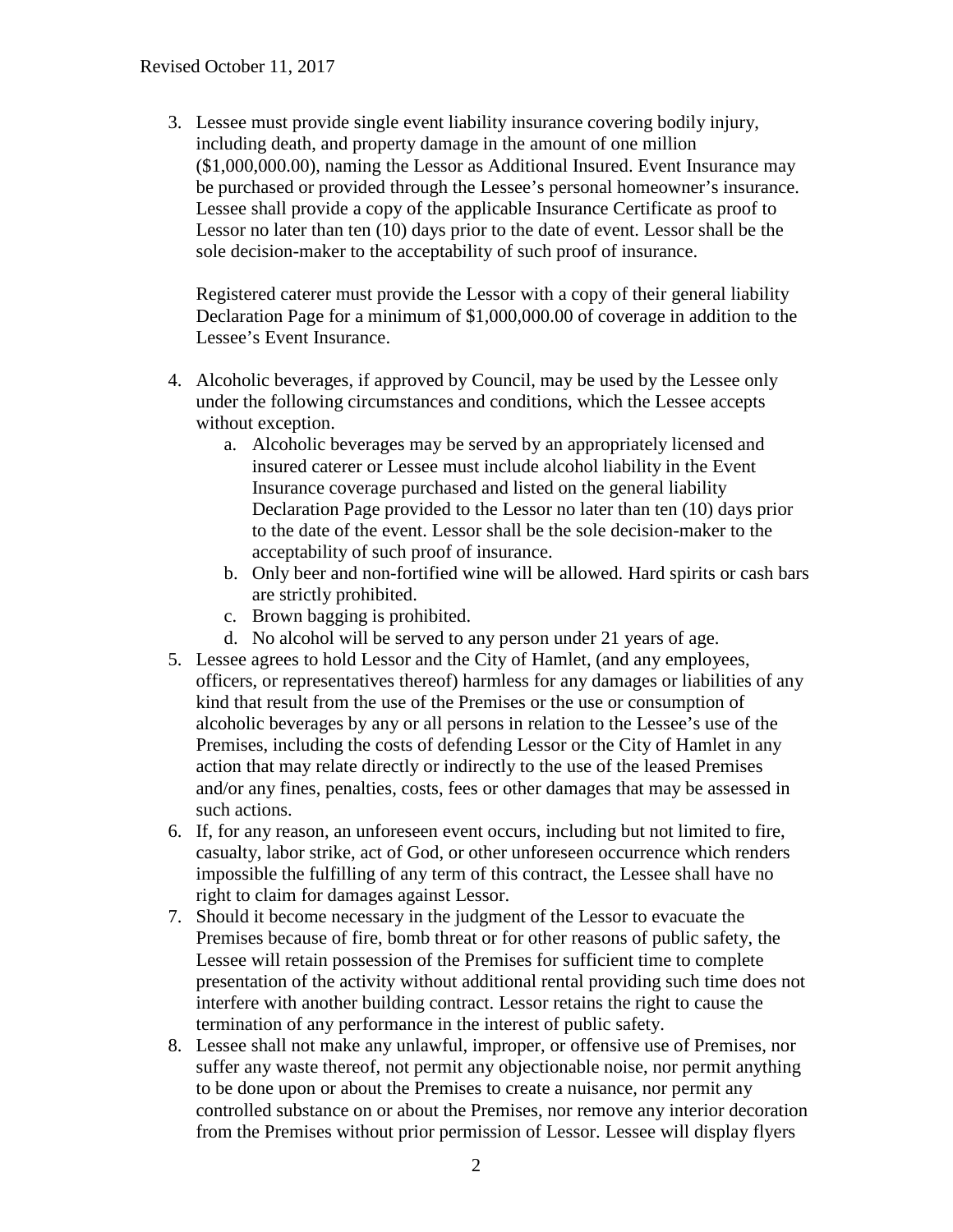or advertisements only on spaces approved by Lessor. Lessee shall not injure, mar, nor in any manner deface the Premises or any equipment therein. Lessee shall not permit Premises or equipment therein be injured, marred or defaced. Lessee shall not drive nor permit to be driven nails, hooks, tacks, or screws into any part of said building or equipment contained therein and will not make or allow any alterations of any kind to said building or equipment contained therein.

- 9. This Lease Agreement is not assignable except with the express written permission and agreement by Lessor.
- 10. In the event of suit or other legal action against Lessor, or the City of Hamlet, their trustees, officers, employees, or assigns, which may result from the Lessee's use of the Premises, Lessee shall defend and indemnify Lessor, the City of Hamlet, and said trustees, officers, employees or representatives for all damages, fees, expenses, and costs incurred by Lessor.
- 11. Upon the signing of this Agreement, Lessee submits to Lessor a nonrefundable Earnest Money Deposit in the amount of \$, which equals One-Half of the Rental Fee. In the event of cancellation of the event or this Agreement, Lessor shall retain the entire amount of the Earnest Money Deposit.
- 12. No later than 30 days before the date on which Lessee is leasing the Premises, Lessee shall deliver to Lessor the balance of the Rental Fee  $(\$$  \_\_\_\_\_\_\_\_) and a Damage Deposit of \$\_\_\_\_\_\_\_\_ (equal to half of the rental fee or minimum of \$100, whichever is greater) for use of the Premises. In the event Lessee fails to deliver the remainder of the Rental Fee and Damage Deposit by that time, this Lease Agreement shall be deemed to be terminated and the Earnest Money Deposit shall be deemed to be forfeited to Lessor, who shall have no further obligation to Lessee herein.
- 13. After the completion of Lessee's event, Lessor or its designee shall inspect the Premises, and if the Lessor determines that the Premises are in the same condition, as before the lease term herein, then Lessor will refund the Damage Deposit described in Paragraph 12, above.
- 14. In the event the Lessor or its designee determines, as a result of the inspection, that the Premises have been damaged, Lessee shall within 10 days of that determination pay Lessor the cost to repair or replace such damages, In addition, Lessee shall within 10 days of Lessee's use of the Premises reimburse Lessor the value of any items removed from the Premises without Lessor's permission.
- 15. Lessor shall retain the right to use and/or lease use of such portions of the Premises as may not be covered by this contract.
- 16. Lessee has received and read a copy of Rental Policies and Guidelines which are incorporated herein by reference as if fully set out, and Lessee agrees to abide by same and understands that FAILURE TO ADHERE TO THESE POLICIES AND GUIDELINES WILL RESULT IN FORFEITURE OF THE DEPOSIT. Any exceptions to the rules and regulations of conditions of use must be marked "N/A" per paragraph accepted and signed off by the Lessor.
- 17. The rule of documents construed against the drafter is agreed to not apply in construing this Agreement.
- 18. This lease agreement was executed in North Carolina and shall be governed by North Carolina law.